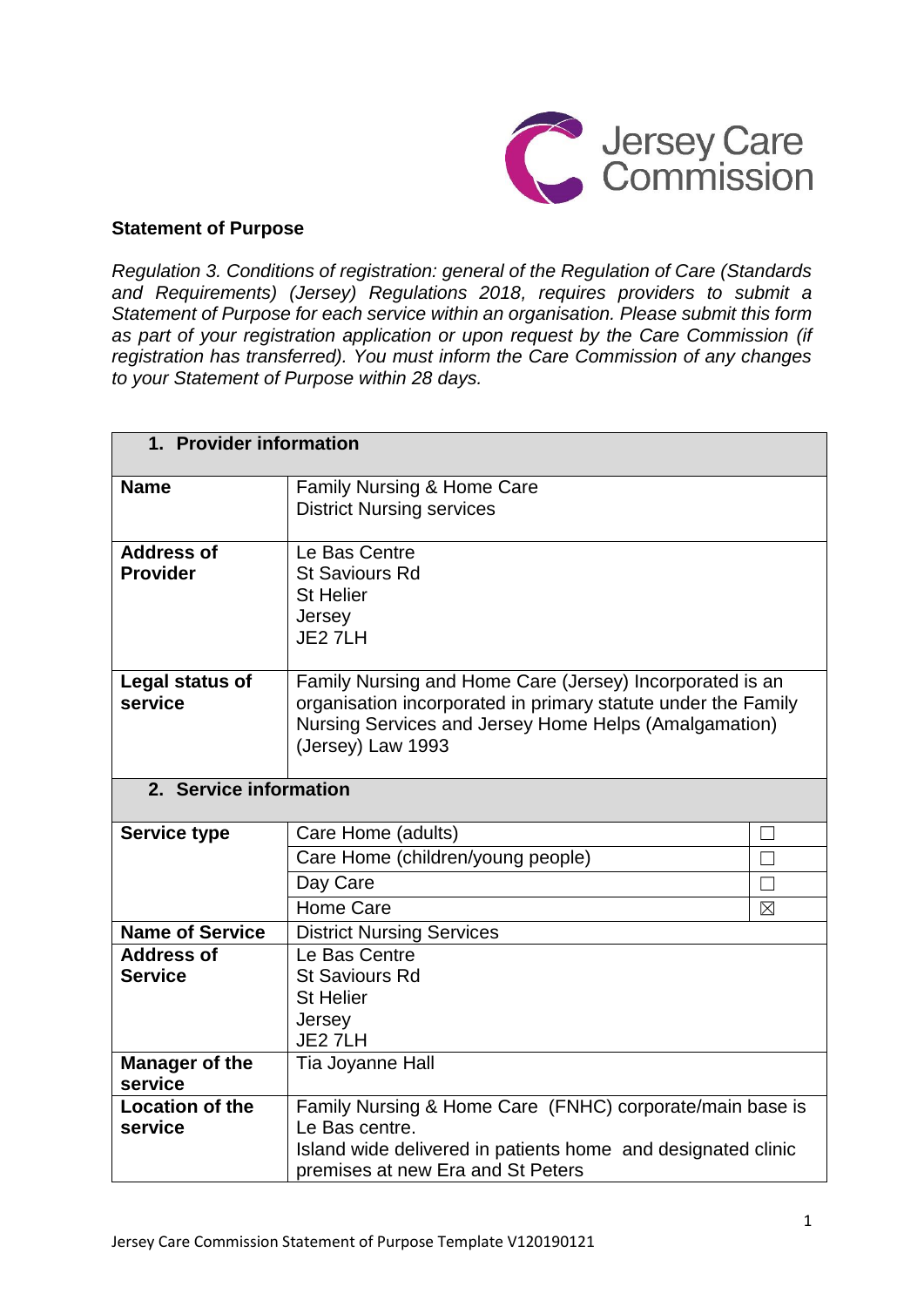# **3. Categories of Care Provided**

| Old age                            | Substance misuse (drugs and/or alcohol)                                                                                                                                                                                                                                | $\overline{\phantom{0}}$ |
|------------------------------------|------------------------------------------------------------------------------------------------------------------------------------------------------------------------------------------------------------------------------------------------------------------------|--------------------------|
| Dementia care                      | Homelessness                                                                                                                                                                                                                                                           |                          |
| Physical disability                | Domestic violence                                                                                                                                                                                                                                                      |                          |
| Learning disability                | Children (under 18)                                                                                                                                                                                                                                                    | $\Box$                   |
| Autism                             | Other (please specify)                                                                                                                                                                                                                                                 | $\boxtimes$              |
| <b>Mental Health</b>               | Nursing Care to adults 18 + with range of                                                                                                                                                                                                                              |                          |
|                                    | conditions (exception children)                                                                                                                                                                                                                                        |                          |
| Age ranges:                        | 18 years $+$                                                                                                                                                                                                                                                           |                          |
| <b>Types of Care</b>               | Refer to definitions in<br>Nursing care<br>⊠                                                                                                                                                                                                                           |                          |
|                                    | Personal care<br><b>Regulation of Care (Jersey)</b><br>$\overline{\phantom{0}}$                                                                                                                                                                                        |                          |
|                                    | Law 2014<br>Personal support                                                                                                                                                                                                                                           |                          |
|                                    |                                                                                                                                                                                                                                                                        |                          |
| <b>4a. Accommodation Services</b>  |                                                                                                                                                                                                                                                                        |                          |
|                                    |                                                                                                                                                                                                                                                                        |                          |
| <b>Total number of</b>             | N/A                                                                                                                                                                                                                                                                    |                          |
| beds                               |                                                                                                                                                                                                                                                                        |                          |
| <b>Total number of</b><br>bedrooms | N/A                                                                                                                                                                                                                                                                    |                          |
| <b>Number of</b>                   | N/A                                                                                                                                                                                                                                                                    |                          |
| nursing care                       |                                                                                                                                                                                                                                                                        |                          |
| beds                               |                                                                                                                                                                                                                                                                        |                          |
| <b>Number of</b>                   | N/A                                                                                                                                                                                                                                                                    |                          |
| personal                           |                                                                                                                                                                                                                                                                        |                          |
| care/support                       |                                                                                                                                                                                                                                                                        |                          |
| beds                               |                                                                                                                                                                                                                                                                        |                          |
| 4b. Home care services             |                                                                                                                                                                                                                                                                        |                          |
| Size of home care                  | Small (less than 112 care hours per week)                                                                                                                                                                                                                              |                          |
| service                            | Medium (112-600 care hours per week)                                                                                                                                                                                                                                   | $\Box$                   |
|                                    | Medium plus (600-2250 care hours per week)                                                                                                                                                                                                                             | $\boxtimes$              |
|                                    | Large $(2250 + hours per week)$                                                                                                                                                                                                                                        |                          |
| <b>Number of hours</b>             | Detail the average number of care hours delivered per week:                                                                                                                                                                                                            |                          |
| of care delivered                  | N/A                                                                                                                                                                                                                                                                    |                          |
|                                    | Detail the maximum number of care hours the service can                                                                                                                                                                                                                |                          |
|                                    | provide:                                                                                                                                                                                                                                                               |                          |
|                                    | N/A                                                                                                                                                                                                                                                                    |                          |
|                                    | Nursing care hours are dependent on demand and capacity within                                                                                                                                                                                                         |                          |
|                                    |                                                                                                                                                                                                                                                                        |                          |
|                                    | Available nursing hours at time of application to the service are;                                                                                                                                                                                                     |                          |
|                                    | Band 6 Team leader / Clinical nurse specialist $X$ 5.8 WTE = 217.5                                                                                                                                                                                                     |                          |
|                                    |                                                                                                                                                                                                                                                                        |                          |
|                                    |                                                                                                                                                                                                                                                                        |                          |
|                                    |                                                                                                                                                                                                                                                                        |                          |
|                                    | the service which fluctuate according to patient's nursing needs and<br>acuity.<br><b>Hours</b><br>Band 5 Sister $X$ 5 WTE = 187.5 Hours<br>Band 4 Community staff nurse 17.3 $\times$ WTE = 650 Hours<br>Band 1 Senior healthcare assistant $X$ 5.8 WTE = 217.5 Hours |                          |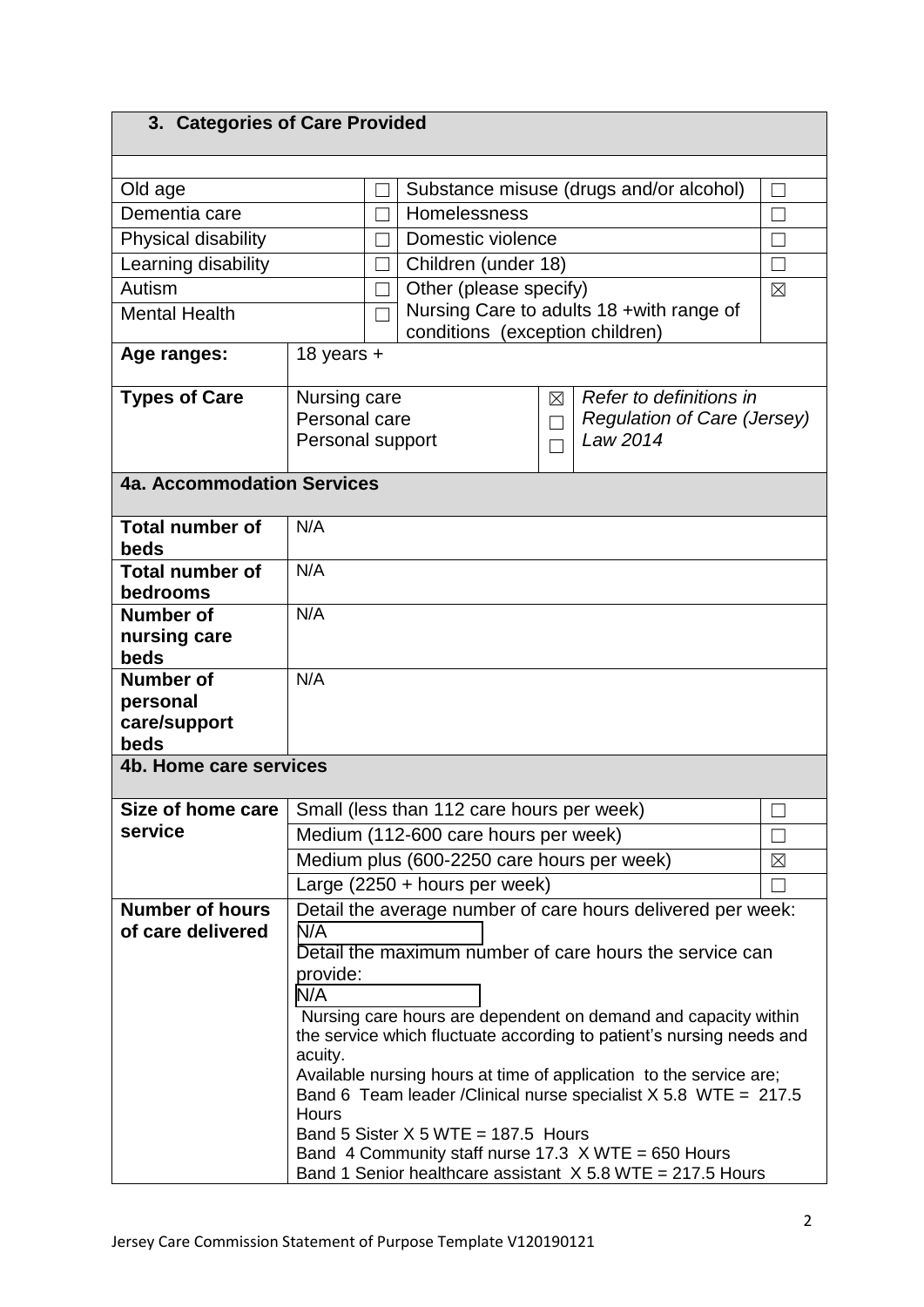|                                                                                                                                                                                                                                                                                                                                                                                                                                                                                                                                                                                                                                                                                                                                                                                                                                                                                                                                                                                                                                                                              | Additional Ohrs contract staff are available.<br>Available hours includes mandatory and essential training, planned<br>and unplanned leave and non-patient contact time |
|------------------------------------------------------------------------------------------------------------------------------------------------------------------------------------------------------------------------------------------------------------------------------------------------------------------------------------------------------------------------------------------------------------------------------------------------------------------------------------------------------------------------------------------------------------------------------------------------------------------------------------------------------------------------------------------------------------------------------------------------------------------------------------------------------------------------------------------------------------------------------------------------------------------------------------------------------------------------------------------------------------------------------------------------------------------------------|-------------------------------------------------------------------------------------------------------------------------------------------------------------------------|
| <b>4c. Day Care Services</b>                                                                                                                                                                                                                                                                                                                                                                                                                                                                                                                                                                                                                                                                                                                                                                                                                                                                                                                                                                                                                                                 |                                                                                                                                                                         |
| <b>Maximum</b><br>number of people<br>using the service<br>at one time                                                                                                                                                                                                                                                                                                                                                                                                                                                                                                                                                                                                                                                                                                                                                                                                                                                                                                                                                                                                       | N/A                                                                                                                                                                     |
| 5. Aims and objectives of the service                                                                                                                                                                                                                                                                                                                                                                                                                                                                                                                                                                                                                                                                                                                                                                                                                                                                                                                                                                                                                                        |                                                                                                                                                                         |
|                                                                                                                                                                                                                                                                                                                                                                                                                                                                                                                                                                                                                                                                                                                                                                                                                                                                                                                                                                                                                                                                              | The philosophy or ethos of the service (where this is based upon a theoretical or<br>therapeutic model, a description of that model).                                   |
| District nursing services are delivered in accordance with Jersey Care commission<br>standards for homecare<br>https://carecommission.je/home-care-standards/                                                                                                                                                                                                                                                                                                                                                                                                                                                                                                                                                                                                                                                                                                                                                                                                                                                                                                                |                                                                                                                                                                         |
| FNHC strategic priorities 2019-2023 based on the CQC inspection framework are<br>Safe -people are protected from abuse and avoidable harm<br>Effective -peoples care, treatment and support achieves good outcomes, promotes<br>a good quality of life and is based on best available evidence.<br>Caring – staff are involved and treat people with compassion, kindness, dignity and<br>respect.<br>Responsive – services are organised so that they meet people's needs.<br>Well led - The leadership, management and governance assure the delivery of high<br>quality person centred care, supports learning and innovation and promotes an<br>open and fair culture                                                                                                                                                                                                                                                                                                                                                                                                    |                                                                                                                                                                         |
|                                                                                                                                                                                                                                                                                                                                                                                                                                                                                                                                                                                                                                                                                                                                                                                                                                                                                                                                                                                                                                                                              | https://www.fnhc.org.je/media/43133/strategy-2019-to-2023.pdf                                                                                                           |
| FNHC's District Nursing (DN) Service (which includes District Nursing and Specialist Nursing)<br>delivers community nursing care to adults (18+ years old) and is part of the wider integrated<br>health and social care system that:                                                                                                                                                                                                                                                                                                                                                                                                                                                                                                                                                                                                                                                                                                                                                                                                                                        |                                                                                                                                                                         |
| Safeguards and protects vulnerable adults and children.<br>٠<br>Places patients at the heart of the service.<br>٠<br>Offer a timely response and clinical excellence.<br>Involves service users/public in the development of future services where possible.<br>Provides care that consistently delivers a positive experience and best outcomes for<br>$\bullet$<br>patients.<br>Improves efficiency and patient flow through a single point of access to DN services.<br>٠<br>Makes every contact count (right care, right time delivered by the right person)<br>٠<br>Delivers high quality care closer to home and within local communities.<br>٠<br>Focuses on services that improve population health, target local need and utilise<br>$\bullet$<br>Community assets.<br>Strengthens partnerships with primary/community/voluntary care providers.<br>٠<br>Increases scope of practice by maintaining a skilled competent workforce that mutually<br>benefits staff, the organisation and service users.<br>Promote equality, dignity and respect, valuing diversity. |                                                                                                                                                                         |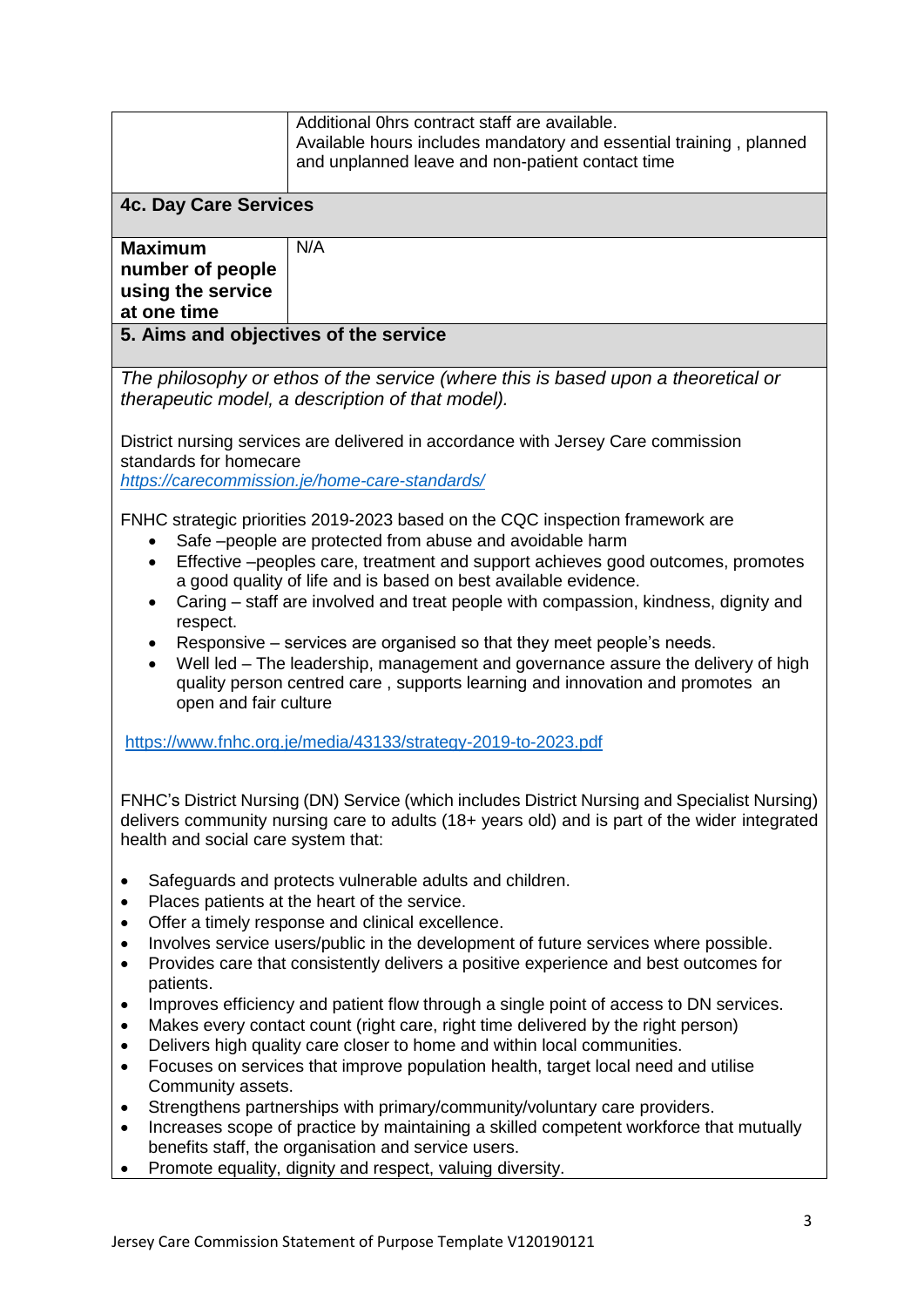- Behave in an open, transparent and honest way, even when there is unintended outcome (including Duty of Candour)
- Encourages creativity and innovation

The service ensures that patients

- Manage their independence for as long as possible
- Experiences and improves well-being
- Are healthier for longer
- Understand and manage their own health and wellbeing
- Are cared for at home avoiding hospital admissions

The DN service delivers an integrated model of care that is coordinated, proactive, holistic and preventative, empowering people to play a central role in managing and planning their care. The DN team focuses on prevention that is:

- Primary Seeks to avoid onset of illness through targeting of vulnerable and high risk groups giving advice, support and sign posting to a range of services.
- Secondary Seeks to shorten episodes and duration of illness
- Tertiary Seeks to limit disability or incapacity realising the potential for reablement

The District Nursing (DN) service which includes specialist nursing roles (tissue viability and continence nurses) delivers safe, high quality clinical care, which is sustainable and responsive to demand. Holistic needs assessment, patient centred care planning and care are delivered in the person's own place of residence or clinic setting as determined by the individuals' clinical need and degree of mobility.

This service is for adults over the age of 18 years. Young people between the ages of 16-18 years will receive seamless care supported across Children's and Adult's services based on individual clinical need and choice.

In order to deliver this standard of care, the DN team ensures that the right skill base and competency levels are deployed across the workforce.

The team embeds the philosophy of the 6C's of nursing (Chief Nurse of England 2012), which include the qualities of Compassion, Courage, Competency, commitment, Care and Communication.

The team enables the service to work effectively and provide the most appropriate packages of care, the team collaborates with all members of the wider multidisciplinary team, including GPs, specialist nurses, home care, carer respite, therapies, social services, mental health services and the voluntary sector.

The service operates equitably across the Island with designated nursing teams aligned to geographical areas and linked to groups of GP practices / clusters.

The District nursing team is a key member of any MDT supporting the delivery of out of hospital care.

The DN service operates an ambulatory model of care. People will be seen in clinics wherever possible, subject to clinical condition and level of mobilisation.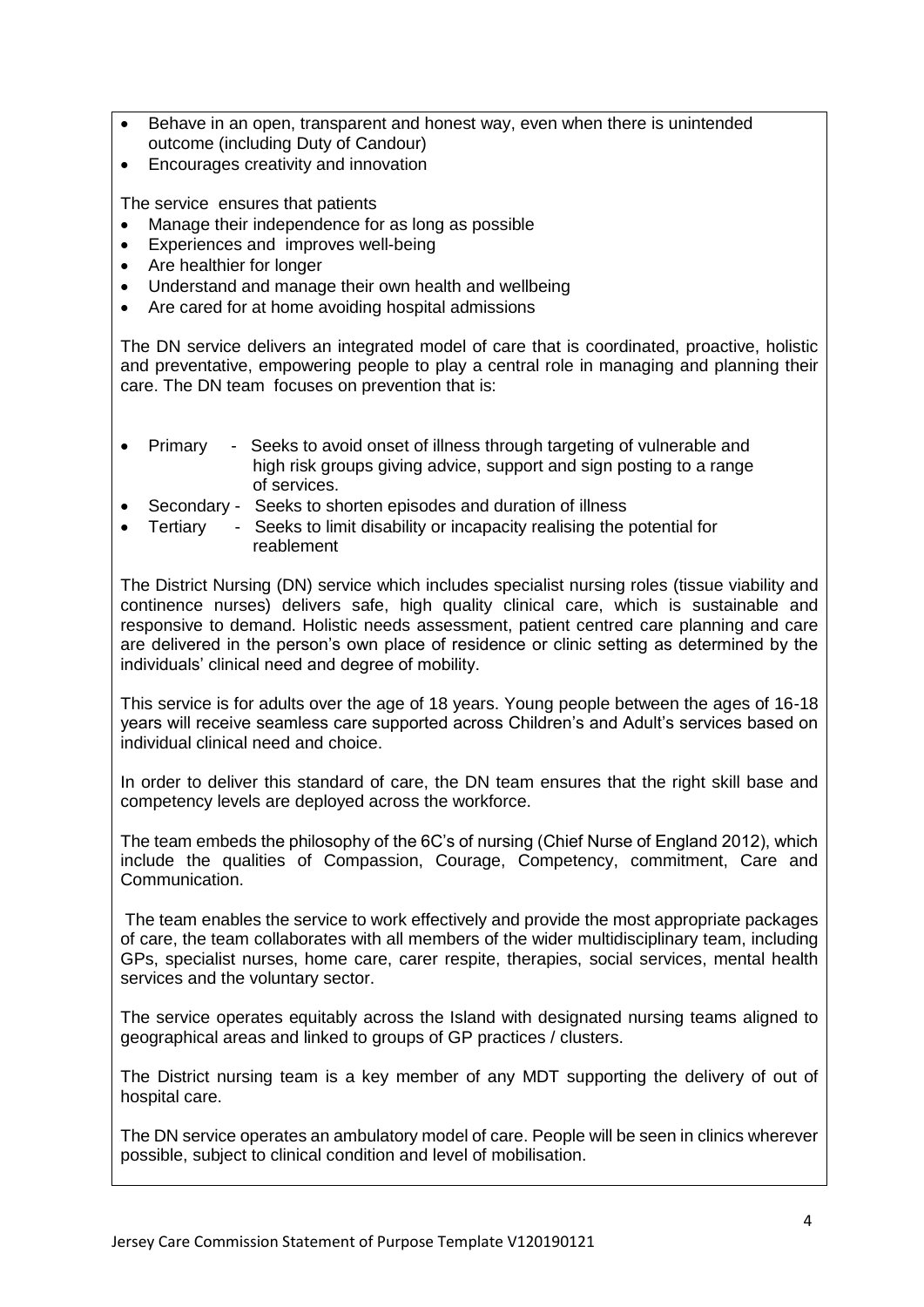Home visits are offered to housebound patients or patients assessed with conditions that are requiring a home visit. In this context, Housebound is defined as "service users who are unable to leave their home environment / care setting through a physical and/or psychological illness".

Non-housebound patients are seen at a clinic facility.

The current service operates between 08.30hrs to 23:00hrs, 7 days per week. Clinics are operated Monday to Friday 08:30hrs – 17:00hrs. Clinics on Saturdays, Sundays and Bank Holidays are also operated as needs arise. Service hours are flexible to meet patient nursing care need.

# **6. Range of Care Needs Supported**

The DN service is available to all eligible adult Jersey residents, irrespective of age, race, gender, disability or sexual orientation.

Visitors to the island requiring District Nurse care are pre-planned through their current District Nursing service (or equivalent) and they are advised of the need for insurance and cost of service. FNHC will charge accordingly for non-emergency care as this is outside of HCS funding. For visitors' emergency care, FNHC will refer to the Jersey General Hospital.

Access to the service is through referral and initial assessment including full discussion with the patient, GP and other key professionals/family members /informal carers (where appropriate) involved in providing care.

The DN service ensures equity of access for people with sensory impairment and/or physical disability, including people who are most vulnerable

. The FNHC DN Team accepts referrals from:

- People who are registered with a Jersey GP or are under the care of a consultant
- People who consent to referral/treatment
- People over the age of 18 years who have clear needs for skilled District Nurse intervention

The specialist expertise and care that the DN service provides, but is not limited to:

**Wound Care and Tissue Viability**- Comprehensive wound care assessment and treatment plans are provided for:

- All post-operative wound care including management of drains
- Pressure ulcer prevention and management.
- Leg ulcers
- Trauma injuries
- Superficial burns
- Abdominal wounds
- Post radiotherapy care
- Negative pressure wound therapy where funding supports.

**Catheter Care** – a comprehensive holistic assessment and care plan is developed, to include such areas as general health, bladder capacity, bowel habit, dexterity, comprehension and sexual activity. Staff in the service have the competencies to:

• Insert and secure Urethral catheters, undertake routine catheter changes, home for nonambulant patients and a clinic setting for ambulant patients.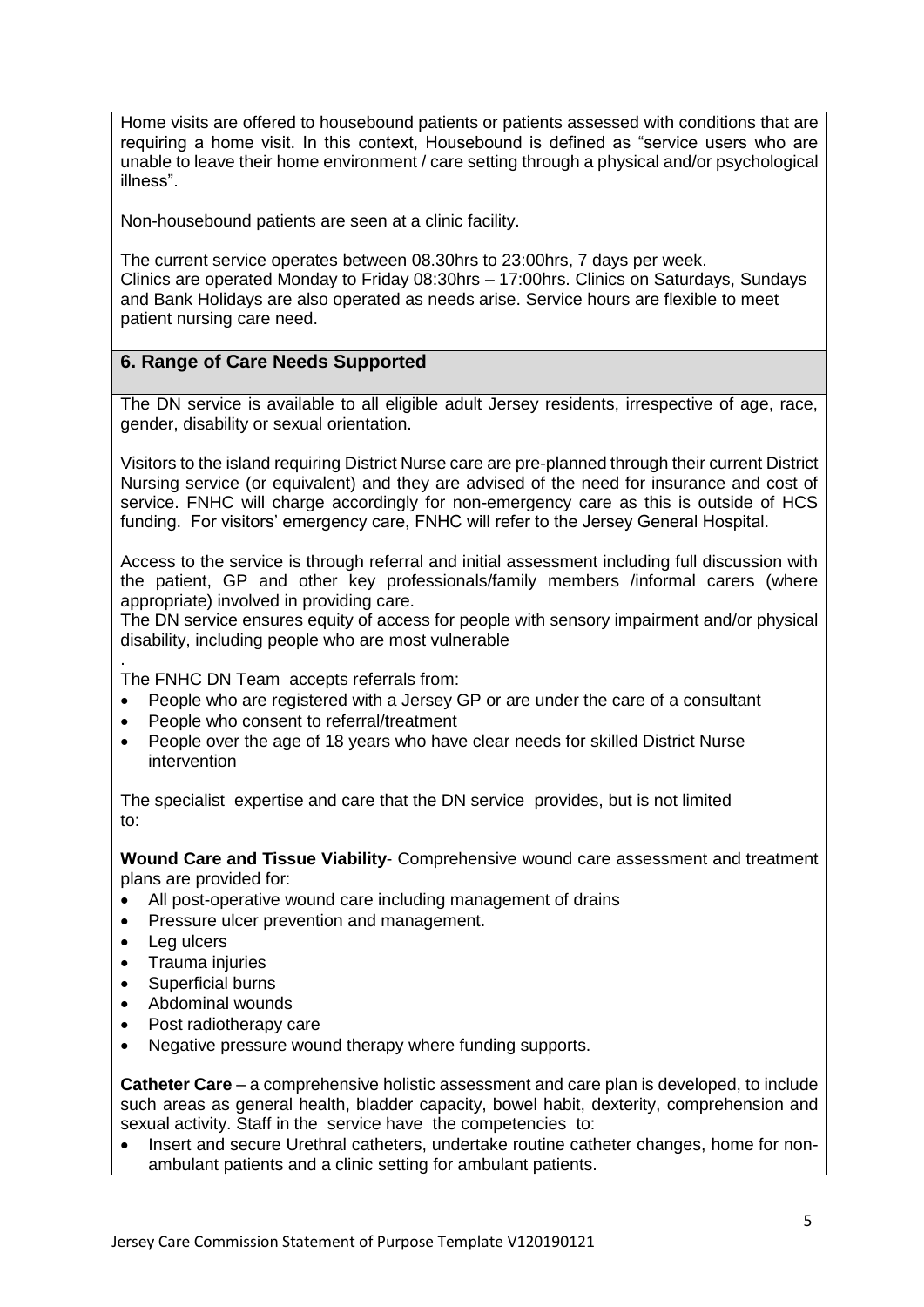- Care for patients with urinary catheters
- Undertake Trials without catheter
- Assess residual urine by use of a portable ultrasound
- Teach and support individuals to undertake clean intermittent self-catheterisation, including catheter bag exchange
- Manage Supra-Pubic catheters
- Review the requirement of a catheter to reduce the risk of acquired urinary tract infections

**Stoma Care** – comprehensive assessment of and care plan is provided for patients with newly created stoma / fistula (stoma or fistula, including bowel or tracheostomy). Patients are educated and supported to self-care over a period of time. Patients are also be supported by ordering products through the Subsidised Product Scheme

**Continence Care** – comprehensive assessment, reassessment, advice, support and education is offered to all patients referred with continence issues. A care plan is developed in partnership with the patient, focusing on identification of and treating the cause of incontinence. If this is not possible appropriate information will be provided on obtaining aids/appliances, or initiating a pad service via the Subsidised Product Scheme.

# **Falls Risks Prevention**

As part of any nursing care package the DN service will consider those patients at risk of falling by Identifying factors which contribute to or increase the risk of falls through assessments and may onward referral to an MDT that will support the elimination or mitigation of the risk.

**Palliative Care / End of life** - assessment, support, symptom control and management in accordance with Gold Standards Framework. <http://www.goldstandardsframework.org.uk/> The DN team will work in partnership with the Hospice and in accordance with, the jointly developed standard operating procedures to deliver services and patient choice that support patients and carers with access to prompt care and equipment during end of life stage.

**Long Term Conditions** – assessing the need for nursing input and contributing to management of people with long-term conditions, including but not restricted to: respiratory disease, diabetes, frailty and coronary heart disease, including undertaking appropriate planned reviews, blood tests, IV antibiotic therapy, patient education and the amendment or alteration of treatment.

**Public Health** - contributes to all relevant Public Health / health promotion strategies to improve the wider determinants of health and as part of ongoing nursing intervention 'making every contact count'.

Referrals are accepted through a single point of access and agreed referral criteria. Referrals are accepted directly from:

- Primary Care professionals (GPs, Practice Nurses, Pharmacists, Dentists, Optometrists, OT's, physios etc.)
- Social Workers
- Hospital
- **RRRT**
- Specialist Community Nurses
- Mental Health Services
- Therapists working in the Community
- Homecare Providers who are on the Approved Provider Framework
- Hospice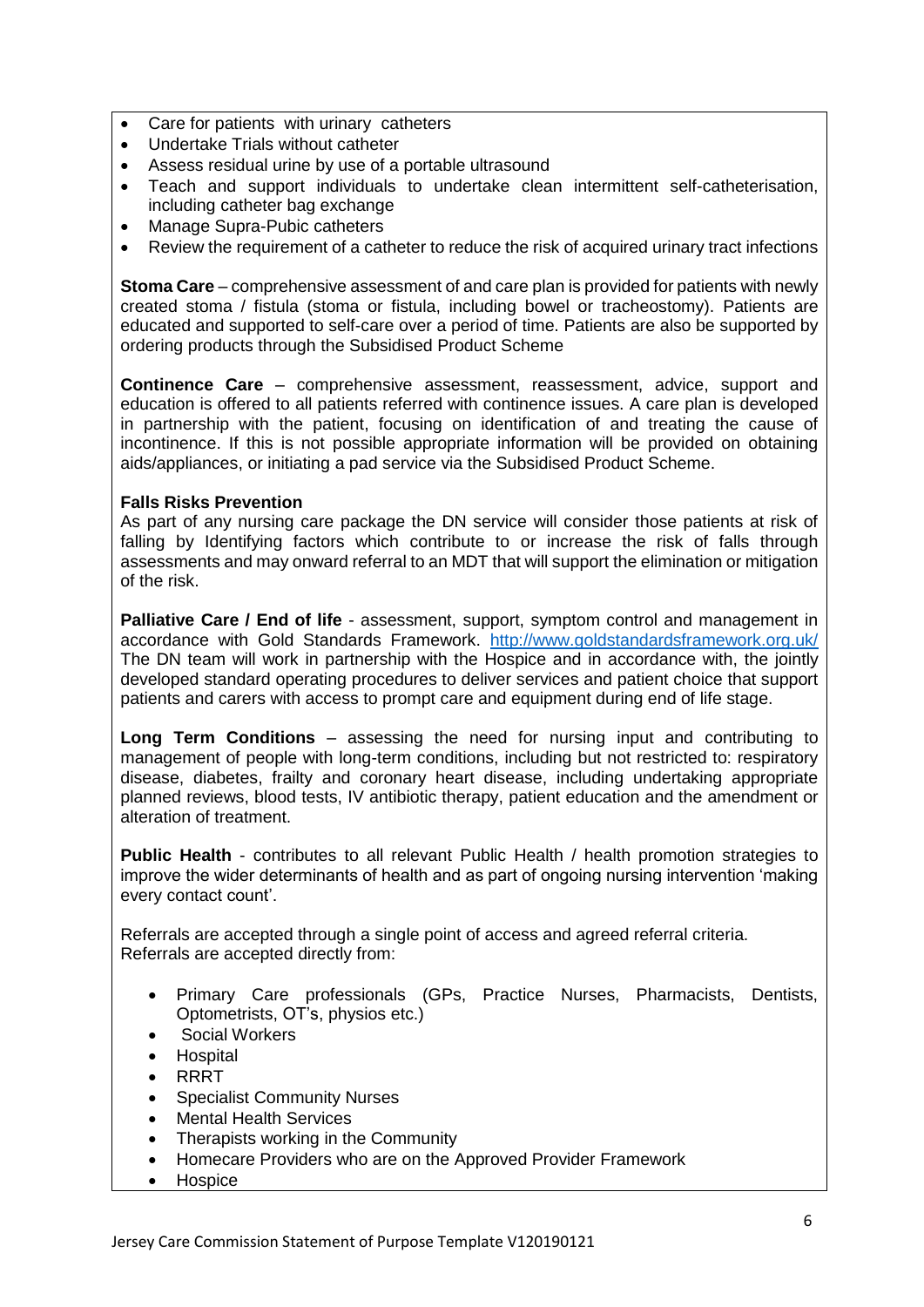- Voluntary and Community Sector organisations
- Residential and Nursing Homes
- Housing
- Environmental Health
- Public Health
- Self –Referrals for patients previously known to the service with a change in their known problems.

The DN service is unable to accept referrals for patients requiring an emergency response which may include patients with unexplained chest pain, acute head injury, accidental injuries that may require an acute response.

The clinic does not provide an emergency 'drop in 'service.

# **7. How the service is provided**

**Planned Care -** Referrals are accepted by email or telephone, using the FNHC referral form 2019.

The service is commissioned to and currently accepts referrals between 08:30 hrs and 17:00 hrs, Monday to Friday. Evening referrals are accepted via the Hospital switchboard from 17:00 hrs – 22:15hrs. Weekend and bank holiday referrals are accepted from 08:30 hrs - 22:15 hrs via the Hospital switchboard. Referrals at weekends and in the evening are manged by a process of clinical triage nurse who coordinates and prioritises according to clinical need.

**Urgent Care -** The response times for patients waiting for a DN intervention is between 4 and 72 hours, depending on urgency of nursing need. Patients requiring date specific, weekly, monthly or 3 monthly nursing interventions, will be contacted as appropriate to care needs. The response time required is determined by the receiving clinical coordinator following review of the referral information and discussion with the referrer where appropriate.

The admin hub team will attempt to contact the patient and referrer within 2 hours of receipt of referral during hub core hours to confirm receipt of referral. However this may not always be possible /appropriate if the patient is in hospital or the referrer is uncontactable i.e. a GP in a surgery.

**Assessment of care** - A grade 5/6 Nurses will undertake the initial assessment on all patients with anything other than simple/routine care needs. Where this is not possible the grade 5/6 nurse will review the assessment and care plan developed by their team members within 48 hrs and record their review on EMIS.

Admissions undertaken by a grade 4 Nurse will be discussed with Grade 6 or 5 before the end of their shift at the daily team handover.

Professional judgement is exercised when determining the assessment templates to be completed during the first ,visit however this data should comprise as a minimum of:

- A comprehensive health and social needs assessment will be completed within the first 3 contacts including any additional assessments deemed necessary. The assessment will include staff safety checklist, waterlow assessment, nutritional screening tool, falls risk assessment and moving and handling assessment .
- Relevant nursing care plans
- Relevant risk assessments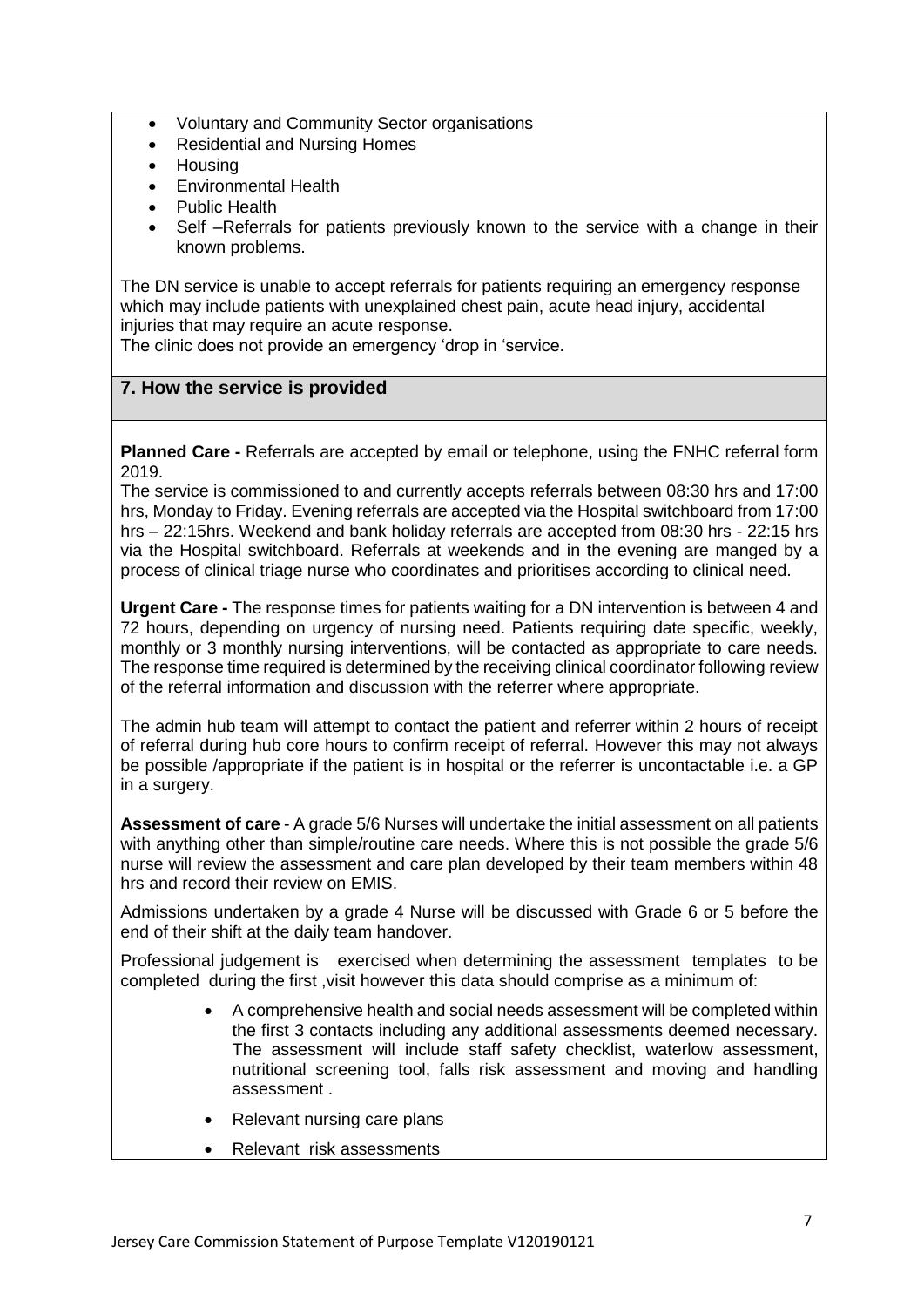Where it is not possible to complete part of the admission process within the set timeframes, this will be discussed at handover, documented on EMIS and a plan put in place for completion.

The nurse will develop care plans for the identified care needs and obtain consent for care. Care planning and prioritising of care needs is made in conjunction with the patient and where appropriate, family/carer.

Patients are offered the following patient information leaflets:-

- o 'How we use your records'
- o 'Infection Prevention & Control and Health & Safety Practices
- $\circ$  'We are here to help from birth to end of life'
- o 'Preventing Pressure ulcer'

Discharge planning is commenced at the admission stage. An estimated date of discharge from the service is recorded on the initial assessment (excluding patients on the Gold standard framework (GSF)

Where patients are identified to be on the GSF this is recorded on the palliative care template. The GSF coding is reviewed as appropriate. This will ensure that their information and status are aligned to the GP practice GSF list for discussion at the planned GSF meetings.

The Clinical coordinator for the team is responsible for scheduling appropriately skilled staff to visit the patient.

Where appropriate non housebound patients will be offered a timed clinic appointment. There will be a discussion with the patient to agree a plan for their early transfer of care to clinic setting when clinically indicated. Home visiting is only offered to patients who are housebound, in the early stages of a painful procedure or having care better suited to being undertaken in the home environment.

If the patient has grade 1 or above pressure ulcer an ASSURE incident report is completed. For patients whose Waterlow score is above 10 a SSKIN ( Skin, Surface, Keep, incontinence, Nutrition ) bundle is commenced.

[https://improvement.nhs.uk/resources/Using-SSKIN-to-manage-and-prevent-pressure](https://improvement.nhs.uk/resources/Using-SSKIN-to-manage-and-prevent-pressure-damage/)[damage/](https://improvement.nhs.uk/resources/Using-SSKIN-to-manage-and-prevent-pressure-damage/)

If the patient is at risk of falling or has a fall at any time whilst under the care of the DN team, a falls risk assessment will be completed using the Falls Risk Assessment Tool (FRAT)

If the patient presents as 'unwell' during any contact with the team they will undertake clinical observations and complete a hard copy NEWS<https://www.england.nhs.uk/ourwork/clinical> *[policy/sepsis/nationalearlywarningscore/](file:///C:/Users/hallti/AppData/Local/Microsoft/Windows/INetCache/Content.Outlook/J0NEQVFG/policy/sepsis/nationalearlywarningscore/)* and EMIS Sepsis screening tool template if indicated and escalated according to FNHC NEWS escalation policy.

Patients on the caseload on a 'long term 'basis are offered the opportunity to complete the online patient satisfaction survey on the IPAD every 6 months. Patients on the caseload for a shorter period are offered the opportunity to complete the patient satisfaction survey on discharge.

**Respite Care –** if a patient requests or is deemed to require crisis respite care the DN team can refer to the rapid response team or an urgent referral through SPOR to a social worker is made.

If the respite care is not urgent a referral to social work again will be progressed through SPOR.

With all referrals the GP is informed.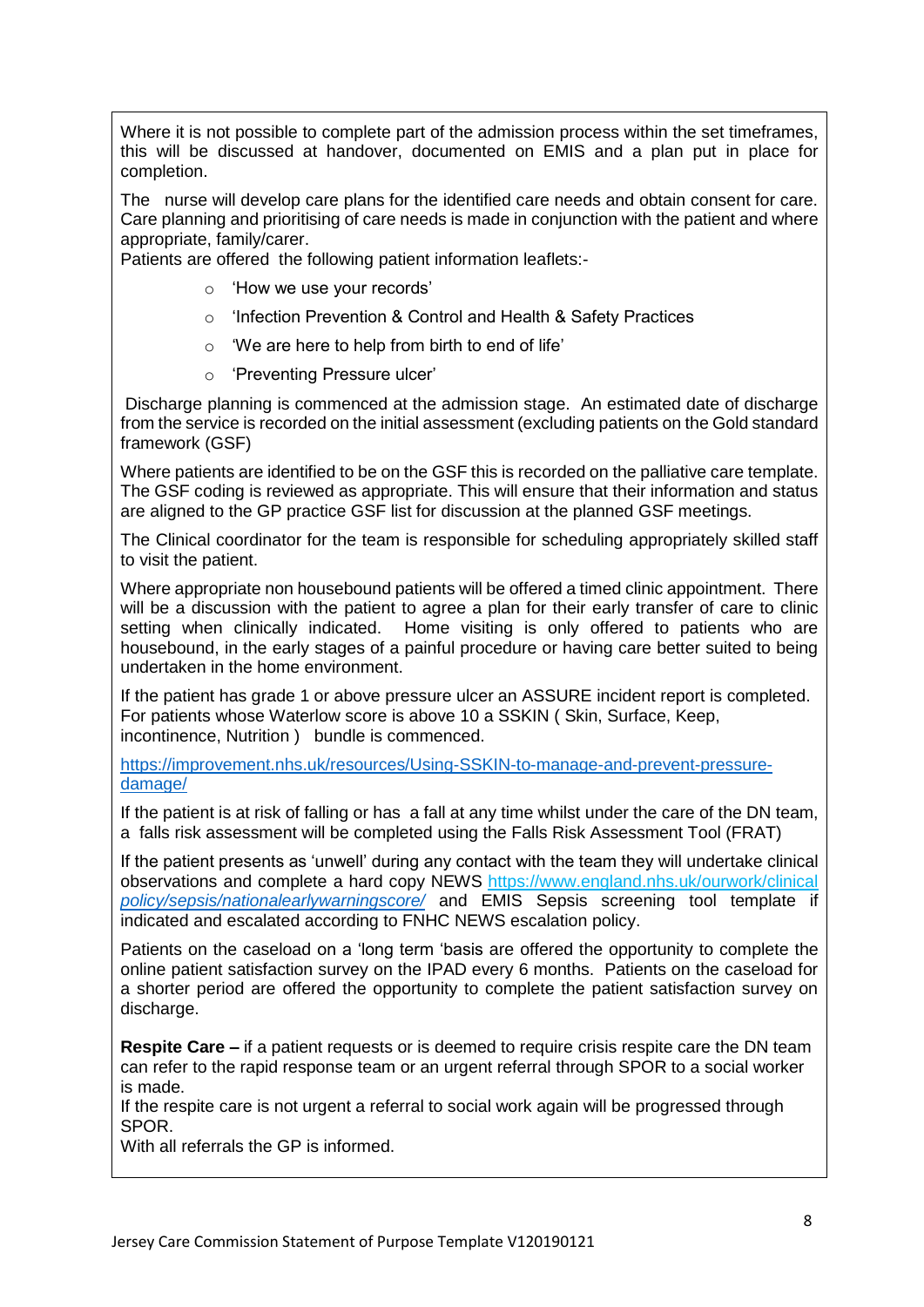## **Care and support**

The focus of nursing care is to return the patient to independence and health or support patients in end of life, to achieve a dignified symptom controlled death. The service aims to promote health enhancing activities and reduce risk of ill health.

The service works with other professionals, patients, their family and carers as appropriate, delivering an MDT approach to support and coordinate care.

Care plans are developed with patients and information is given about risks and responsibilities to support efficacy of nursing care and patients to make informed decisions about their care needs.

Patients are supported to continue active participation in work, education or social activities outside of the home by offering timed clinic appointments.

Specialist nurses for stoma, continence and Tissue viability provide training, expertise along with support for staff and patients, including development of polices, competency frameworks and training.

Adult and children are safeguarded by staff who follow working together to safeguard children 2019 and adult (2018) and children (2019) roles and competencies for healthcare staff RCN intercollegiate documents, along with adhering to relevant safeguarding policy and procedures. FNHC are actively involved in Jersey safeguarding partnership board *<https://safeguarding.je/>* and both adult and children in addition to the policy and performance sub groups.

#### **Communication and involvement**

FNHC Website provides information about the services we offer *[www.fnhc.org.je](http://www.fnhc.org.je/)* Written information about the service is provided and discussed with patients and their families as appropriate and verbal information at assessment.

FNHC staff have access to the services of the Big word telephone interpreting service and written translation services ' Face to face translation services including Makaton and BSL can be accessed via HCS interpreting services.

Relevant leaflets including pressure ulcer prevention are available in different languages and include pictorial information that can be discussed with a patient who is unable to read.

The service works with other professionals, patients, their family and carers as appropriate, delivering an Multidisciplinary team (MDT) approach to support and coordinate care. Care plans are developed with patients and information is given about risks and responsibilities to support efficacy of nursing care and patients to make informed decisions about their care needs.

Consideration is given to the patient's capacity to make decisions. Where capacity to make a decision is in question a grade 5/6 will undertake a risk assessment and liaise with the GP to jointly undertake a formal capacity assessment that is then documented on hard copy The DN teams empower people to make decisions for themselves wherever possible, and protects people who lack capacity by ensuring they are at the heart of decision making about their lives. The Capacity and Self-Determination (Jersey) Law 2016 which came into force on 1st October 2018 maximises people's participation in any decisions made on their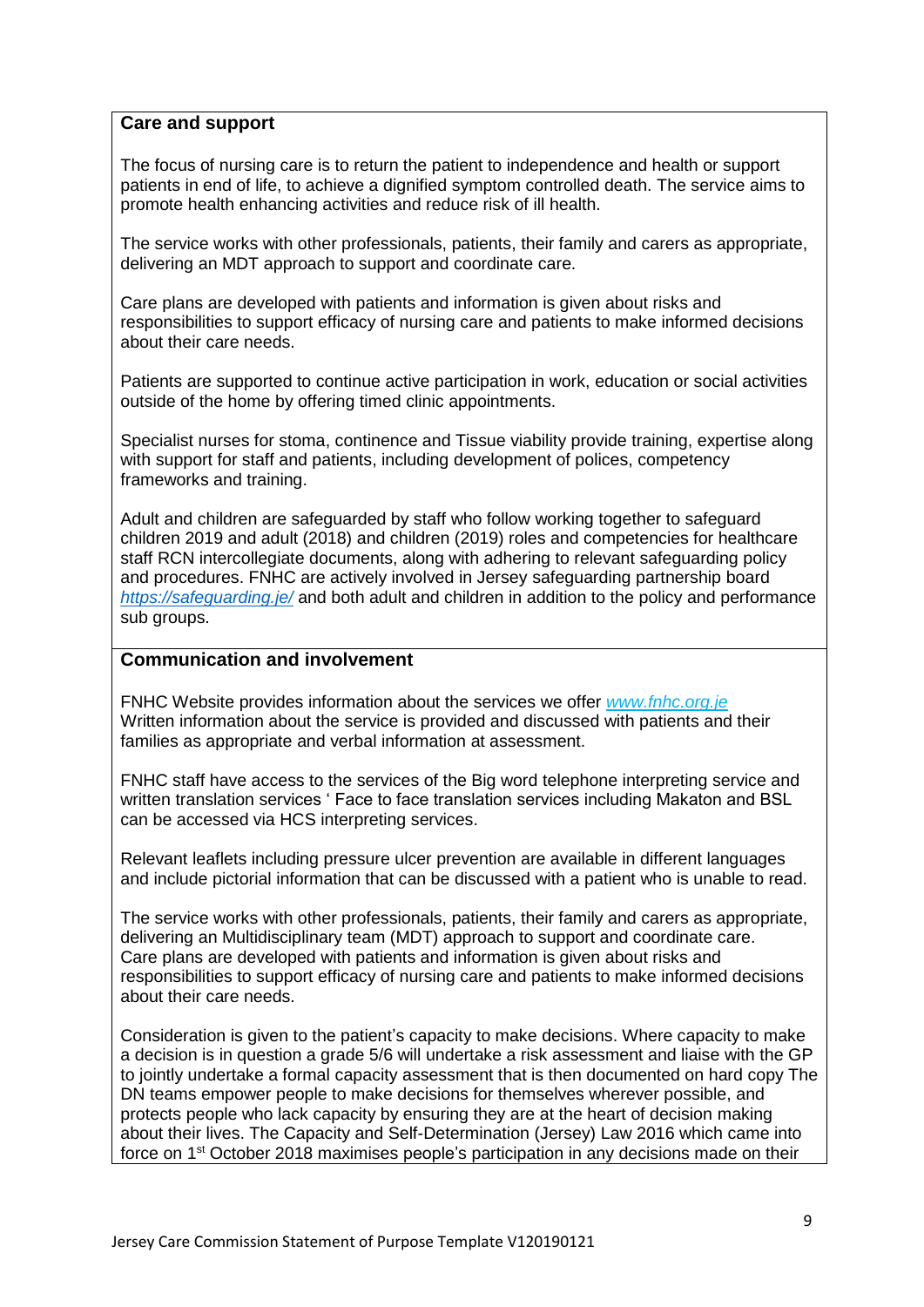behalf, with such decisions made in their best interests.

*https://www.jerseylaw.je/laws/enacted/Pages/L-30-2016.aspx https:/safeguarding.je/we-content/upload/2016/12/2016-09-29-Final-Reviewed-Capacity-Policy-SAPB.pd*

#### **Rights and responsibilities**

FNHC has a duty of care to protect the safety and wellbeing of both patients and staff. This is supported by a robust clinical and corporate governance, risk and quality assurance system.

As part of this system FNHC has a range of polices including;

- Confidentially policy
- Data protection policy
- GDPR
- Health and safety policy
- Subject access policy
- Complaints policy
- Whistle blowing policy
- Clinical policies and procedures
- HR employment policies

The nursing team delivers care that is informed by;

- A person's right to be safeguarded
- Human rights legislation
- Capacity and self-determination legislation
- Equality and diversity policy
- NMC code of conduct
- Health care support workers code of conduct
- $\bullet$  6 C's
- Best practice quidance in the absence of relevant legislation
- A range of clinical policies
- FNHC strategic delivery plan

Staff rights and responsibilities are protected by

- Employment terms and conditions
- Employment law
- Staff Handbook
- Allegations against staff policy
- Whistle blowing policy
- Health and safety policy
- NMC code of conduct
- Code of conduct for healthcare support workers
- Grievance policy
- Equality and diversity policy
- A range of clinical policies
- Union recognition
- Professional registration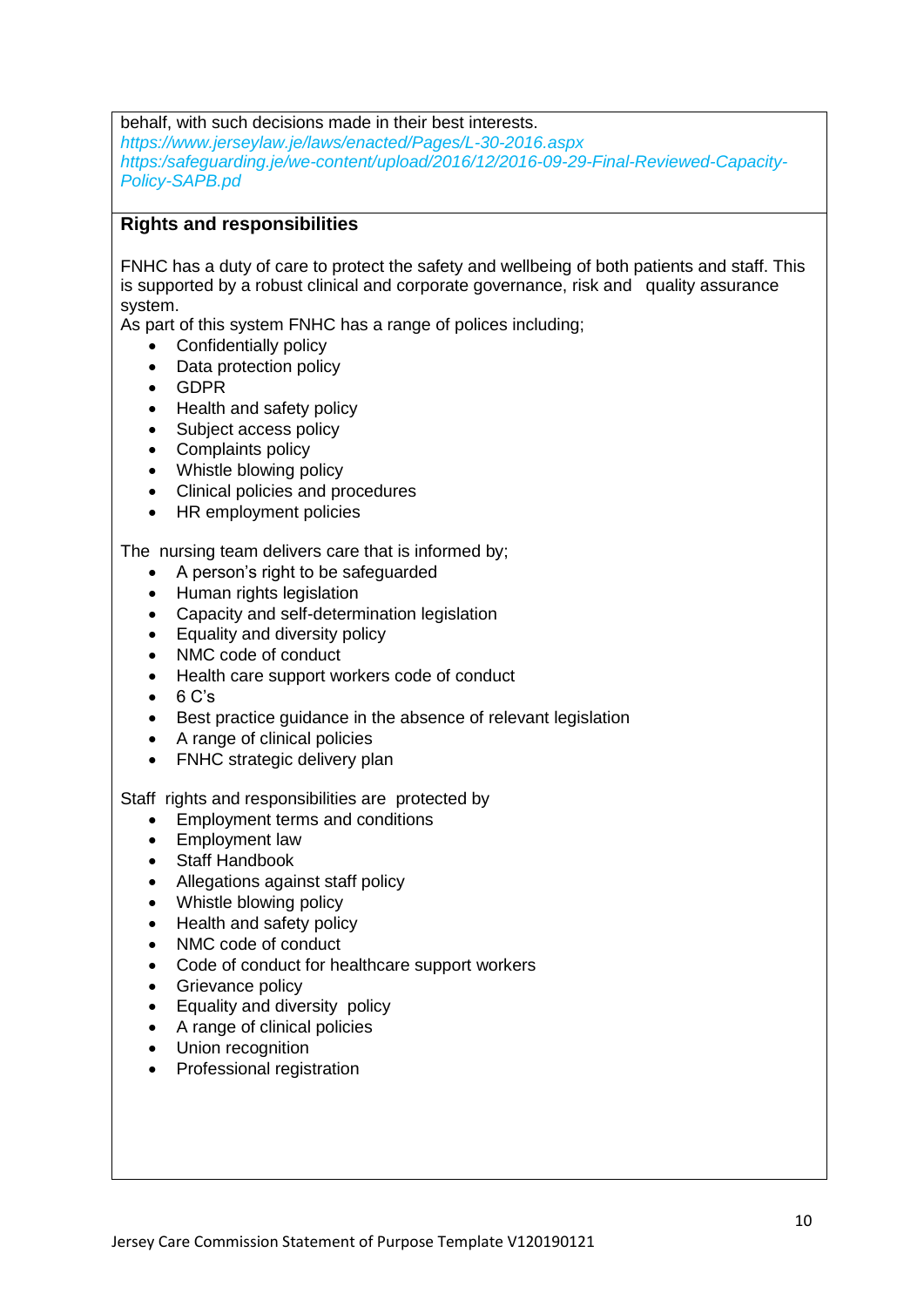# **8. Staffing arrangements**

|                                                         | This needs to detail how the staffing arrangements will meet people's care needs<br>and specialist services detailed above.                                                                                                                                                                                                                                                                                                                                                                                                                                                                      |
|---------------------------------------------------------|--------------------------------------------------------------------------------------------------------------------------------------------------------------------------------------------------------------------------------------------------------------------------------------------------------------------------------------------------------------------------------------------------------------------------------------------------------------------------------------------------------------------------------------------------------------------------------------------------|
| <b>Numbers and</b><br>qualifications of<br><b>staff</b> | All nursing staff within FNHC are registered with the NMC and are<br>required to re-register annually and revalidate 3 yearly and this is<br>monitored by HR. This also includes additional parts of the register for<br>specialist qualifications such as public health nursing etc.<br>All staff regardless of seniority or role and as part of our safer<br>recruitment process have their qualifications verified (including                                                                                                                                                                 |
|                                                         | professional registration and DBS check as required).<br>Gaps in employment are also scrutinised when full employment<br>history is not available and further informant sought as required.<br>References and health checks are also conducted prior to<br>appointment to ensure fitness to practice.                                                                                                                                                                                                                                                                                            |
|                                                         | Where higher level of experience or specialist knowledge is required,<br>qualifications and knowledge will be identified within the person<br>specification, and within the interview based competency questions as<br>part of the recruitment process.                                                                                                                                                                                                                                                                                                                                          |
|                                                         | Every member of staff also has an annual personal development plan<br>and mid-year review. This is also a way of identifying professional<br>training. Each staff member has their own training record (recorded by<br>the education and training department) that records and monitors<br>mandatory and professional training undertaken each year.<br>Staff also receive regular management, clinical and safeguarding<br>supervision.                                                                                                                                                         |
| <b>Staff levels</b>                                     | Staff rotas are determined by demand/ capacity being informed by<br>patient care needs and acuity. Over each 4 week period the DN<br>service ensures that patients receive care from the most appropriate<br>grade and skilled member of staff and that there is appropriate cover<br>by grade in each team<br>and across the whole service (please see an example of staff rota)<br>DN service sample<br>rota June 2019.docx<br>Although the rotas are planned over a 4 week period and 4 weeks in<br>advance, they are reviewed on a daily basis to take account of any<br>unforeseen changes. |
| <b>Specialist staff</b>                                 | FNHC is commissioned for two specialist nurses. Currently there are<br>three in post as FNHC has seconded an additional Tissue viability<br>practitioner from within the DN team to support this area of work<br>Band 6 x 0.8 WTE Tissue viability CNS<br>Band 5 x 1 WTE Tissue viability practitioner<br>Band 6 x 1 WTE stoma and continence CNS                                                                                                                                                                                                                                                |
| <b>Staff</b><br>deployment                              | N/A                                                                                                                                                                                                                                                                                                                                                                                                                                                                                                                                                                                              |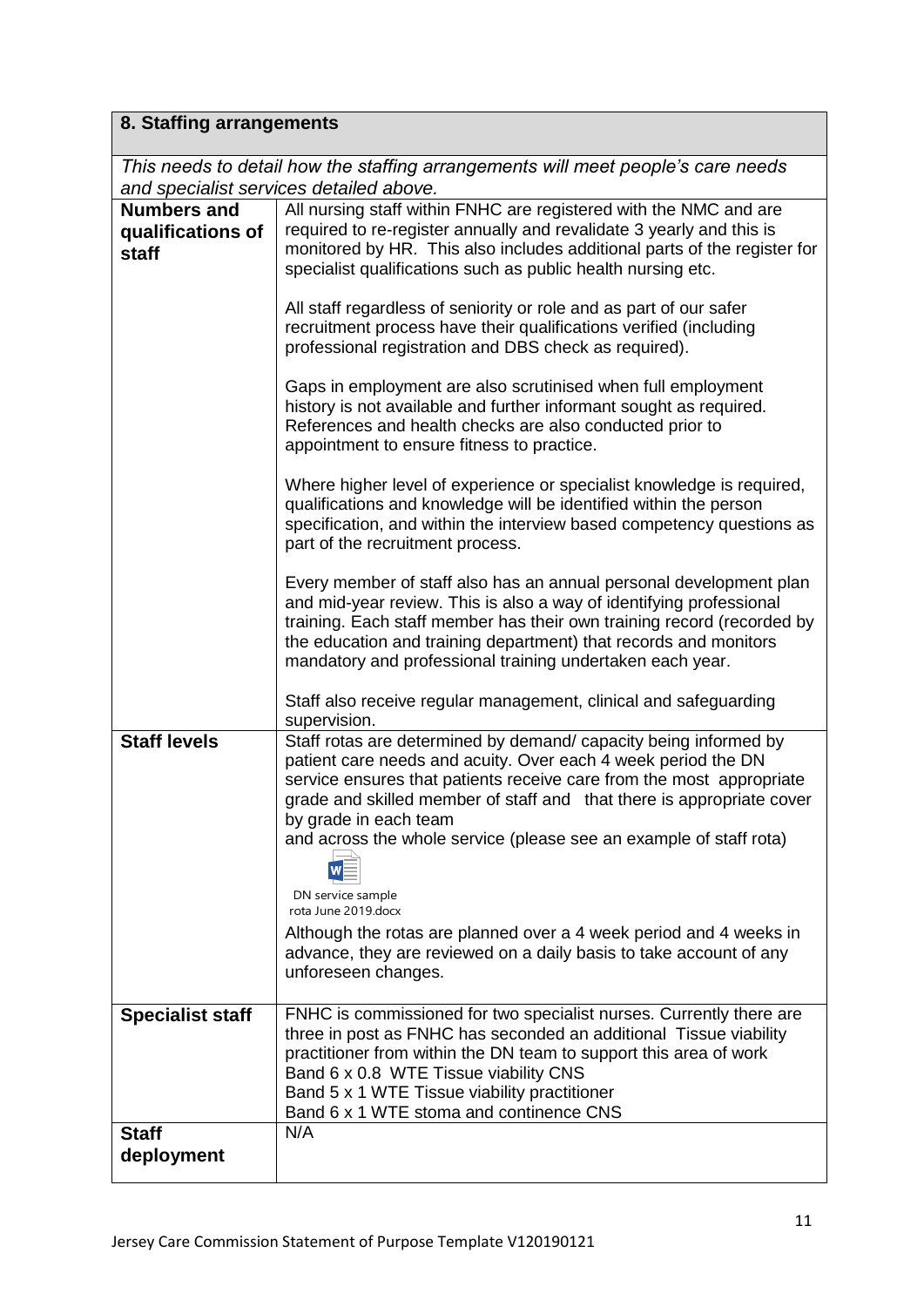| <b>Delegated tasks</b> | Accountability for delegation of nursing tasks remains with the<br>registrant. Delegation of care to unregistered care staff is informed                                                                                                                                                                                                          |
|------------------------|---------------------------------------------------------------------------------------------------------------------------------------------------------------------------------------------------------------------------------------------------------------------------------------------------------------------------------------------------|
|                        | and overseen by the DN standard operating procedures patient<br>pathway (2018) and Personal care and clinical tasks policy (2017).                                                                                                                                                                                                                |
|                        | Patients where clinical task have been delegated remain on the<br>caseload and the appropriateness of the care plan and delegation of<br>care is reviewed regularly by the registered nurse, informed by the<br>patients care needs.                                                                                                              |
|                        | The service also has a competency framework for clinical task<br>relevant to each grade.                                                                                                                                                                                                                                                          |
|                        | Both registrants and non-registrants receive training in all aspects of<br>clinical care appropriate to their role and level of responsibility.                                                                                                                                                                                                   |
| <b>Other staff</b>     | Administration staff from the admin hub support the DN team Monday<br>to Friday.                                                                                                                                                                                                                                                                  |
|                        | Governance team including<br>Clinical effectiveness lead                                                                                                                                                                                                                                                                                          |
|                        | Education and development lead                                                                                                                                                                                                                                                                                                                    |
|                        | Practice development lead<br>Safeguarding lead                                                                                                                                                                                                                                                                                                    |
|                        | Corporate and finance team                                                                                                                                                                                                                                                                                                                        |
| <b>Staff training</b>  | All FNHC staff and committee receive corporate and local<br>induction appropriate to there are of work and as identified by<br>the manger and individual staff member. Induction includes<br>completion of mandatory training, shadowing staff, competency<br>assessment, and introduction to key staff in the organisation<br>including the CEO. |
|                        | The induction covers EMIS our electronic patient record system<br>and ASSURE our electronic risk management and incident<br>reporting.                                                                                                                                                                                                            |
|                        | FNHC has an annual education and training prospectus<br>detailing mandatory training for both registrants and non-<br>registrants including safeguarding adults and children (please<br>see below).                                                                                                                                               |
|                        | Prospectus revised<br>May June 2019.pdf                                                                                                                                                                                                                                                                                                           |
|                        | Service specific training which includes but is not limited to<br>Aseptic non touch technique, wound management, continence<br>management with associated competency framework also can<br>be provided.                                                                                                                                           |
|                        |                                                                                                                                                                                                                                                                                                                                                   |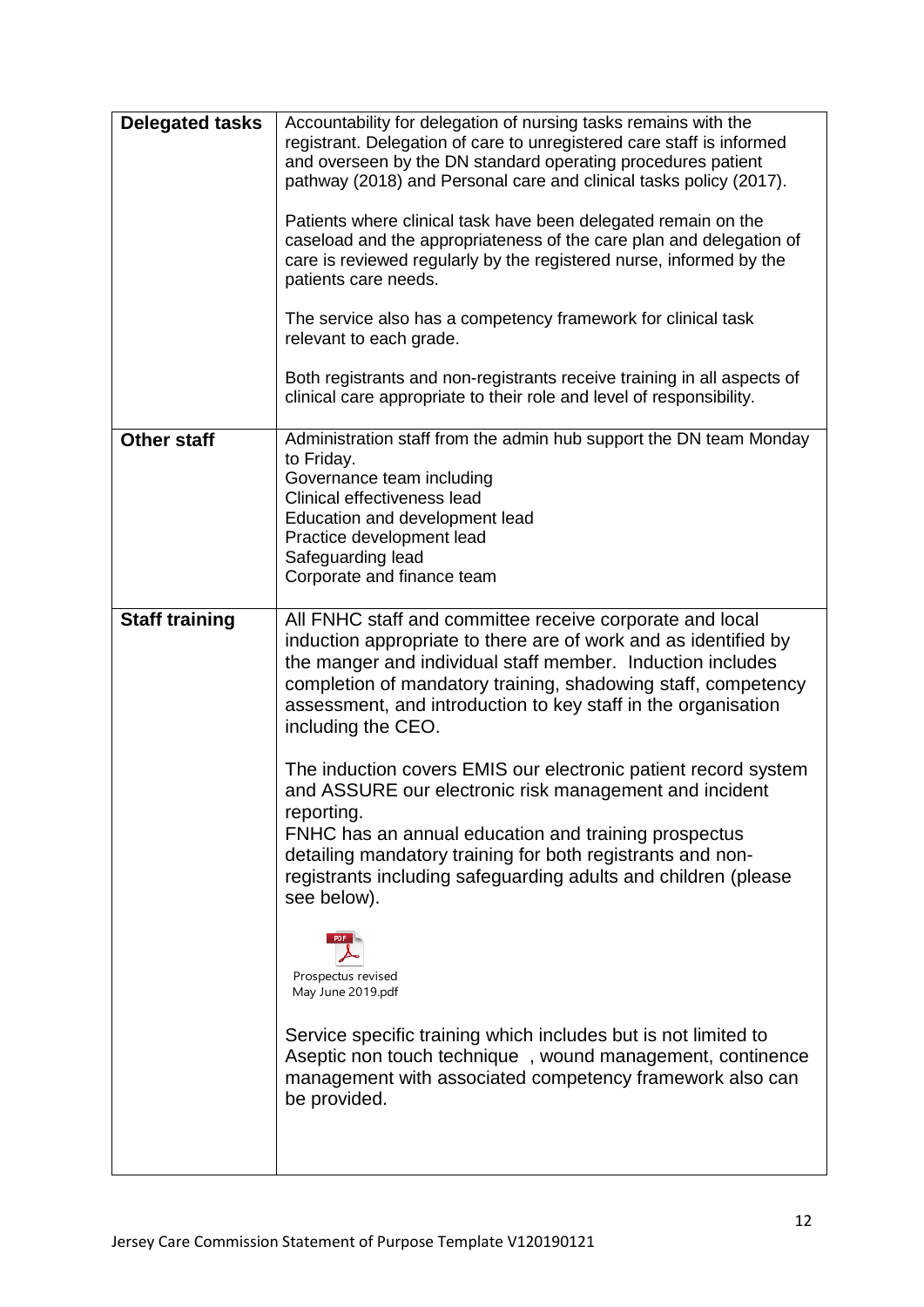| 9. Services and facilities                                          |                                                                                                                                                                                                                                        |
|---------------------------------------------------------------------|----------------------------------------------------------------------------------------------------------------------------------------------------------------------------------------------------------------------------------------|
| <b>Provision of</b><br>food / drinks /<br>snacks                    | N/A<br>The District nursing service does not offer meal preparation services.                                                                                                                                                          |
| <b>Activities</b>                                                   | Nursing services delivered in patients home or clinic setting                                                                                                                                                                          |
| <b>Specialist</b><br>equipment                                      | Staff have clinical monitoring equipment appropriate to nursing<br>assessment needs.                                                                                                                                                   |
|                                                                     | Staff use clinical consumables to deliver nursing care.                                                                                                                                                                                |
|                                                                     | Annual inspections and calibration service process in place for clinical<br>equipment.                                                                                                                                                 |
|                                                                     | Safety alerts relevant to equipment used are disseminated and<br>actioned as appropriate.                                                                                                                                              |
|                                                                     | Additional or more specialist equipment not commissioned by the<br>States of Jersey is sometimes provided through fundraising and our<br>charity work. It is however still managed with the same robustness,<br>systems and processes. |
| <b>Communal</b>                                                     | N/A                                                                                                                                                                                                                                    |
| areas<br>(Care homes/Day<br>Care)                                   |                                                                                                                                                                                                                                        |
| <b>Dining areas</b><br>(Care homes/Day<br>Care)                     | N/A                                                                                                                                                                                                                                    |
| <b>Access to</b><br>outside space<br>(Care homes/Day<br>Care)       | N/A                                                                                                                                                                                                                                    |
| <b>Specialist</b><br>bathing facilities<br>(Care homes/Day<br>Care) | N/A                                                                                                                                                                                                                                    |
| <b>Number single</b><br>occupancy<br>bedrooms<br>'Care homes)       | N/A                                                                                                                                                                                                                                    |
| <b>Number of</b><br>shared rooms<br>(Care homes)                    | N/A                                                                                                                                                                                                                                    |
| <b>Number of</b><br>rooms with en<br>suite facilities               | N/A                                                                                                                                                                                                                                    |
| <b>Security</b><br>arrangements                                     | N/A                                                                                                                                                                                                                                    |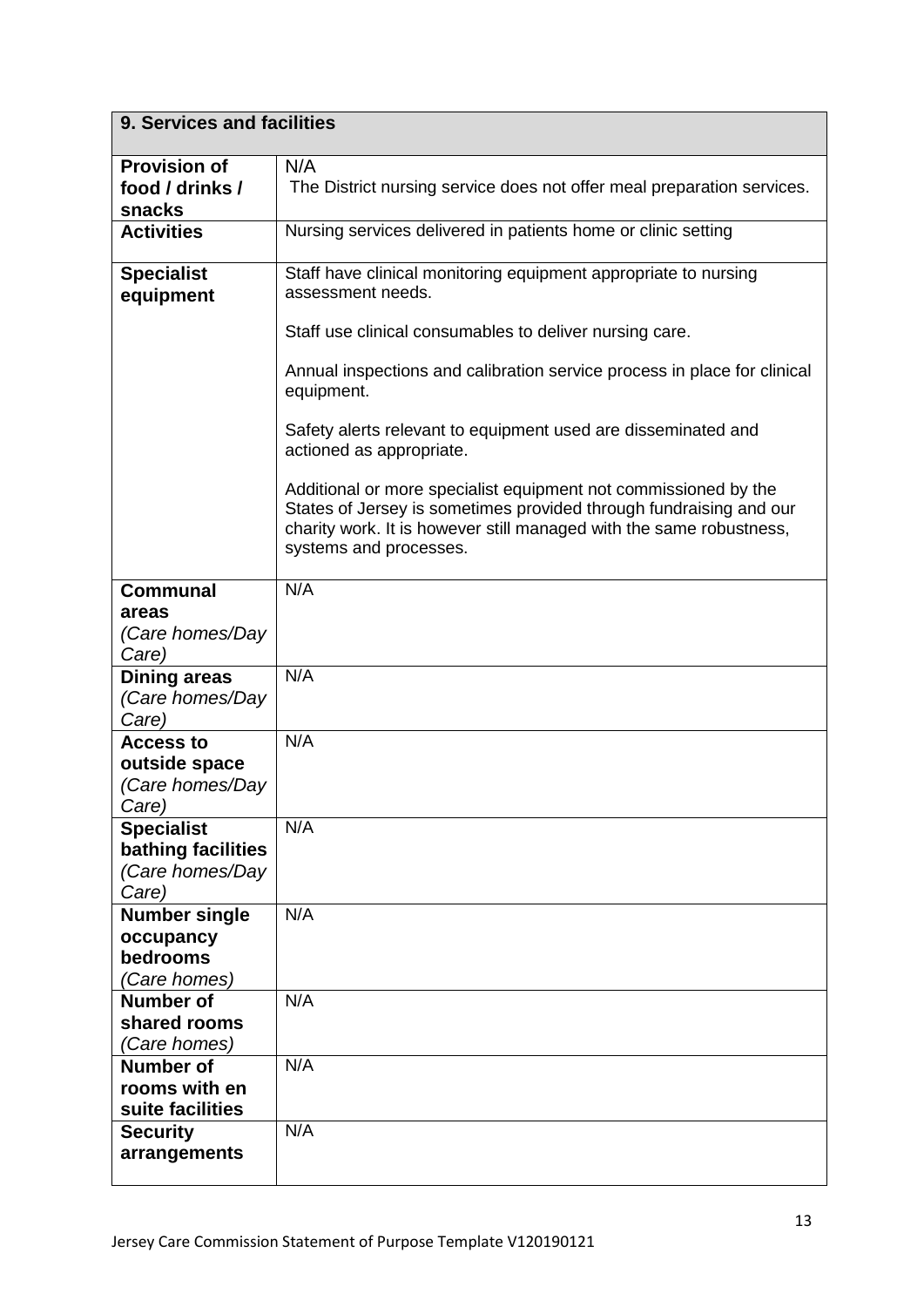| Office/meeting                                  | There is locked archive records storage at le Bas.                                                                                                                                                                                                                                                                                                                                                                                                                                                                                                                                                                                                                                                                                                                                                                                                                                                                                                                                                                                                                   |
|-------------------------------------------------|----------------------------------------------------------------------------------------------------------------------------------------------------------------------------------------------------------------------------------------------------------------------------------------------------------------------------------------------------------------------------------------------------------------------------------------------------------------------------------------------------------------------------------------------------------------------------------------------------------------------------------------------------------------------------------------------------------------------------------------------------------------------------------------------------------------------------------------------------------------------------------------------------------------------------------------------------------------------------------------------------------------------------------------------------------------------|
| rooms<br>(Home Care,<br>Care homes/Day<br>Care) | Le Bas reception is staffed during office hours and electronic ID cards<br>access to building is used to restrict access at all times.<br>Signing in book for visitors, that protects the person's identity and<br>respects confidentiality.<br>If service users/professionals enter the building they are accompanied                                                                                                                                                                                                                                                                                                                                                                                                                                                                                                                                                                                                                                                                                                                                               |
|                                                 | to the meeting room by the FNHC member of staff and then<br>accompanied back out to reception to sign out on completion of the<br>meeting.                                                                                                                                                                                                                                                                                                                                                                                                                                                                                                                                                                                                                                                                                                                                                                                                                                                                                                                           |
|                                                 | Staff meetings held in private space or individual offices and there are<br>meeting rooms at Le Bas and G le G according to requirements.<br>Consideration is always given to confidentiality and risk.                                                                                                                                                                                                                                                                                                                                                                                                                                                                                                                                                                                                                                                                                                                                                                                                                                                              |
|                                                 | FNHC have dedicated training rooms and equipment at G le G                                                                                                                                                                                                                                                                                                                                                                                                                                                                                                                                                                                                                                                                                                                                                                                                                                                                                                                                                                                                           |
|                                                 | 10. Quality Assurance and Governance                                                                                                                                                                                                                                                                                                                                                                                                                                                                                                                                                                                                                                                                                                                                                                                                                                                                                                                                                                                                                                 |
| <b>Complaints and</b><br>concerns               | Patients and people who use our services are able to make verbal<br>complaints in person and by telephone and also written complaints by<br>email, letter and through FHNC enquiry email<br>enquiries@fnhc.org.je which is found on FNHC website and leaflets.<br>Patients of staff can also contact any manger, CEO and any member<br>of the FNHC committee. Anyone wishing to make a complaint can be<br>supported through the process.<br>FNHC has a complaints policy which details management of<br>complaints and timeframes.<br>Compliments and complaints are reported on by each service<br>along with other performance, quality indicators and outcomes<br>measures which is reviewed and monitored by commissioners at<br>their external quality boards, the committee at the committee<br>meetings and governance subgroup. The senior management<br>team attend a monthly Quality Assurance, Governance &<br>Performance meeting which ensures that FNHC continuously<br>improves driving a culture of learning across the service and<br>organisation |
| Organisational<br><b>structure</b>              | PDF<br><b>District Nursing Org</b><br>Chart.pdf<br>https://www.fnhc.org.je/media/43133/strategy-2019-to-2023.pdf                                                                                                                                                                                                                                                                                                                                                                                                                                                                                                                                                                                                                                                                                                                                                                                                                                                                                                                                                     |
| <b>Service</b><br>oversight                     | Service oversight is provided both internally and externally to FNHC.                                                                                                                                                                                                                                                                                                                                                                                                                                                                                                                                                                                                                                                                                                                                                                                                                                                                                                                                                                                                |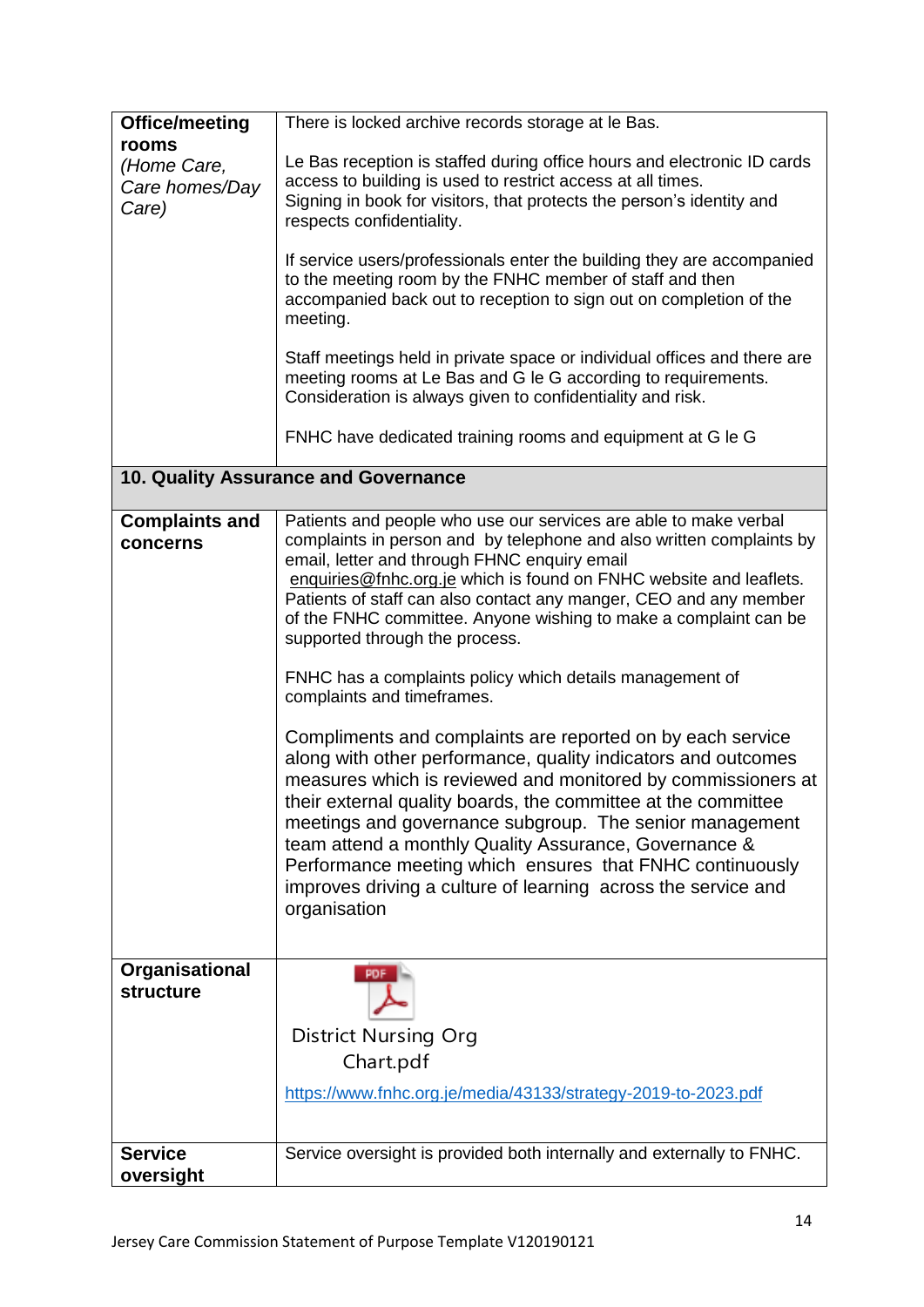|                    | Internally, the service is monitored at the quarterly clinical governance<br>and quality assurance group and the performance board led by the<br>Governance and Quality Lead and CEO.                                                                                                                      |
|--------------------|------------------------------------------------------------------------------------------------------------------------------------------------------------------------------------------------------------------------------------------------------------------------------------------------------------|
|                    | The service and organisation is also quality assured, and risk<br>managed by the committee to ensure appropriate clinical and<br>corporate governance is in place. Reports are received by the<br>committee at each meeting and though the finance and governance<br>sub groups.                           |
|                    | Each service maintains a risk register which is managed by the<br>operational lead and monitored by senior management team. High<br>scoring risk are managed and mitigated through the corporate risk log<br>reported to the committee.<br>A quarterly performance dashboard is developed for each service |
|                    | including incidents, broken down by type and severity pressure ulcers,<br>complaints and mandatory training. These all form part of the<br>governance and quality assurance.                                                                                                                               |
|                    | FNHC committee also has oversight of service quality and<br>performance data.                                                                                                                                                                                                                              |
|                    | Both adult and children safeguarding action plans are monitored at<br>FNHC's internal safeguarding meeting, and through membership of<br>the external safeguarding partnership board and completion of annual<br>Safeguarding Partnership Board Memorandum of Understanding<br>audit.                      |
|                    | FNHC also has an annual audit programme which includes but is not<br>limited to record keeping, infection prevention and control and<br>adrenaline.                                                                                                                                                        |
|                    | Externally FNHC reports to the commissioners who performance<br>manage and quality assure the service on a quarterly basis at their<br><b>Quality Board</b>                                                                                                                                                |
|                    | FNHC as a charity also holds a public Annual General Meeting (AGM)<br>where it publishes all of the financial accounts, which are also<br>externally audited, the chairs and CEO's reports.                                                                                                                |
|                    | FNHC's new 5 year strategy (2019-223) and annual service plans also<br>provide the organisation with oversight and accountability.                                                                                                                                                                         |
| <b>Involvement</b> | Patients are offered the opportunity to complete the patient<br>satisfaction survey based on NHS England friends and family test.<br>https://www.nhs.uk/using-the-nhs/about-the-nhs/friends-and-family-<br>test-fft/                                                                                       |
|                    | FNHC Committee members are drawn from the public and from a<br>range of professional backgrounds and life experiences which<br>includes those who have used our service and may use our service in<br>the future.                                                                                          |
|                    | FNHC also holds an AGM where financial accounts and CEO reports<br>are presented and these are also accessible on our website. Learning                                                                                                                                                                    |